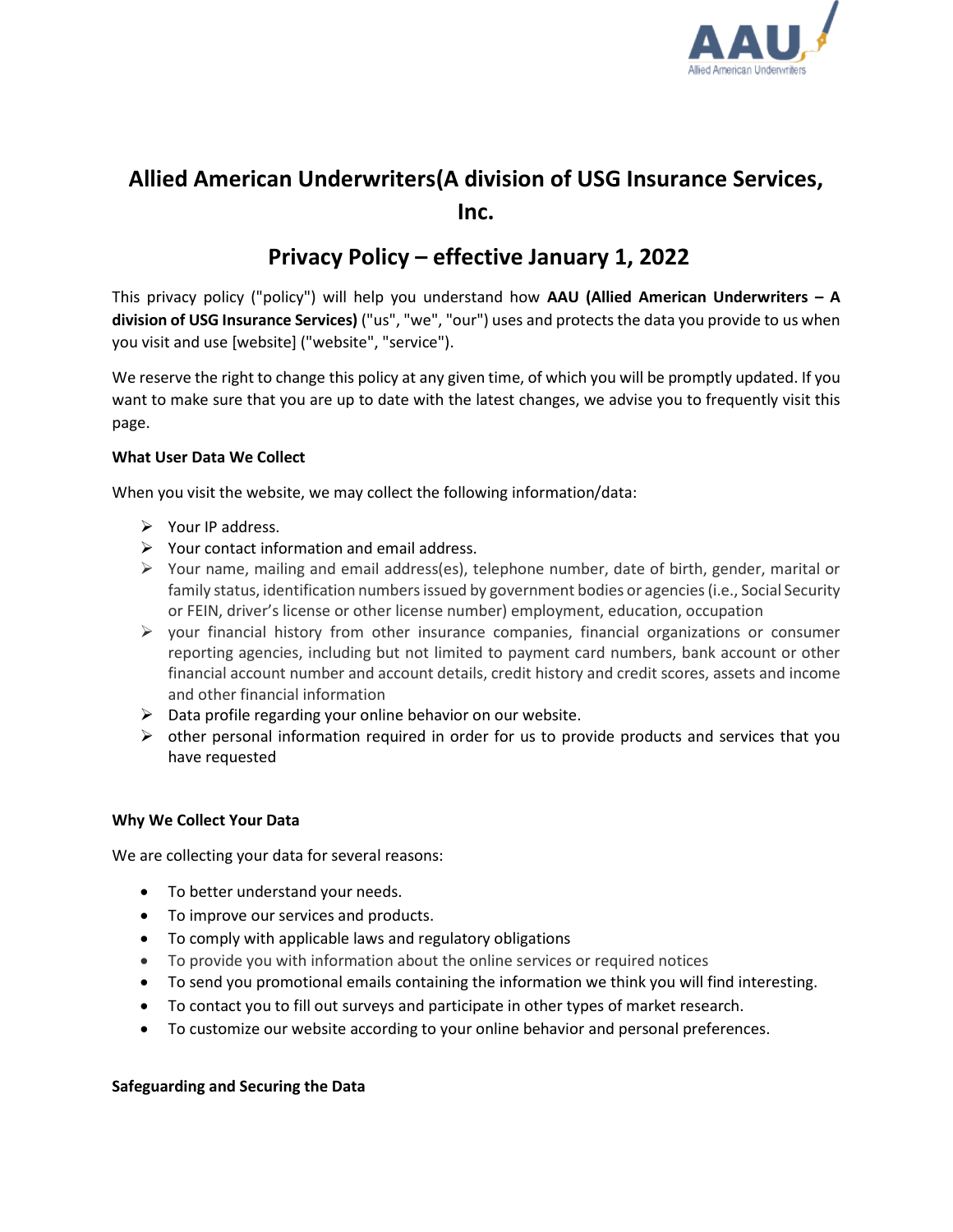

AAU (Allied American Underwriters – A division of USG Insurance Services) is committed to securing your data and keeping it confidential. AAU (Allied American Underwriters – A division of USG Insurance Services) has done all in its power to prevent data theft, unauthorized access, and disclosure by implementing the latest technologies and software, which help us safeguard all the information we collect online.

# **Social Security Numbers**

We protect the confidentiality of your Social Security number by reasonable physical, electronic and procedural safeguards as required by law.

# **Children's Privacy**

We do not knowingly collect personal information from minors, including children under the age of 13. Our products, services, and website are not intended for use by minors.

#### **Our Cookie Policy**

Once you agree to allow our website to use cookies, you also agree to use the data it collects regarding your online behavior (analyze web traffic, web pages you spend the most time on, and websites you visit).

The data we collect by using cookies is used to customize our website to your needs. After we use the data for statistical analysis, the data is completely removed from our systems.

Please note that cookies don't allow us to gain control of your computer in any way. They are strictly used to monitor which pages you find useful and which you do not so that we can provide a better experience for you.

If you want to disable cookies, you can do it by accessing the settings of your internet browser. (Provide links for cookie settings for major internet browsers).

#### **Links to Other Websites**

Our website contains links that lead to other websites. If you click on these links, **AAU (Allied American Underwriters – A division of USG Insurance Services)** is not held responsible for your data and privacy protection. Visiting those websites is not governed by this privacy policy agreement. Make sure to read the privacy policy documentation of the website you go to from our website.

#### **Restricting the Collection of your Personal Data**

At some point, you might wish to restrict the use and collection of your personal data. You can achieve this by doing the following:

When you are filling the forms on the website, make sure to check if there is a box, which you can leave unchecked, if you don't want to disclose your personal information.

If you have already agreed to share your information with us, feel free to contact us via email and we will be more than happy to change this for you.